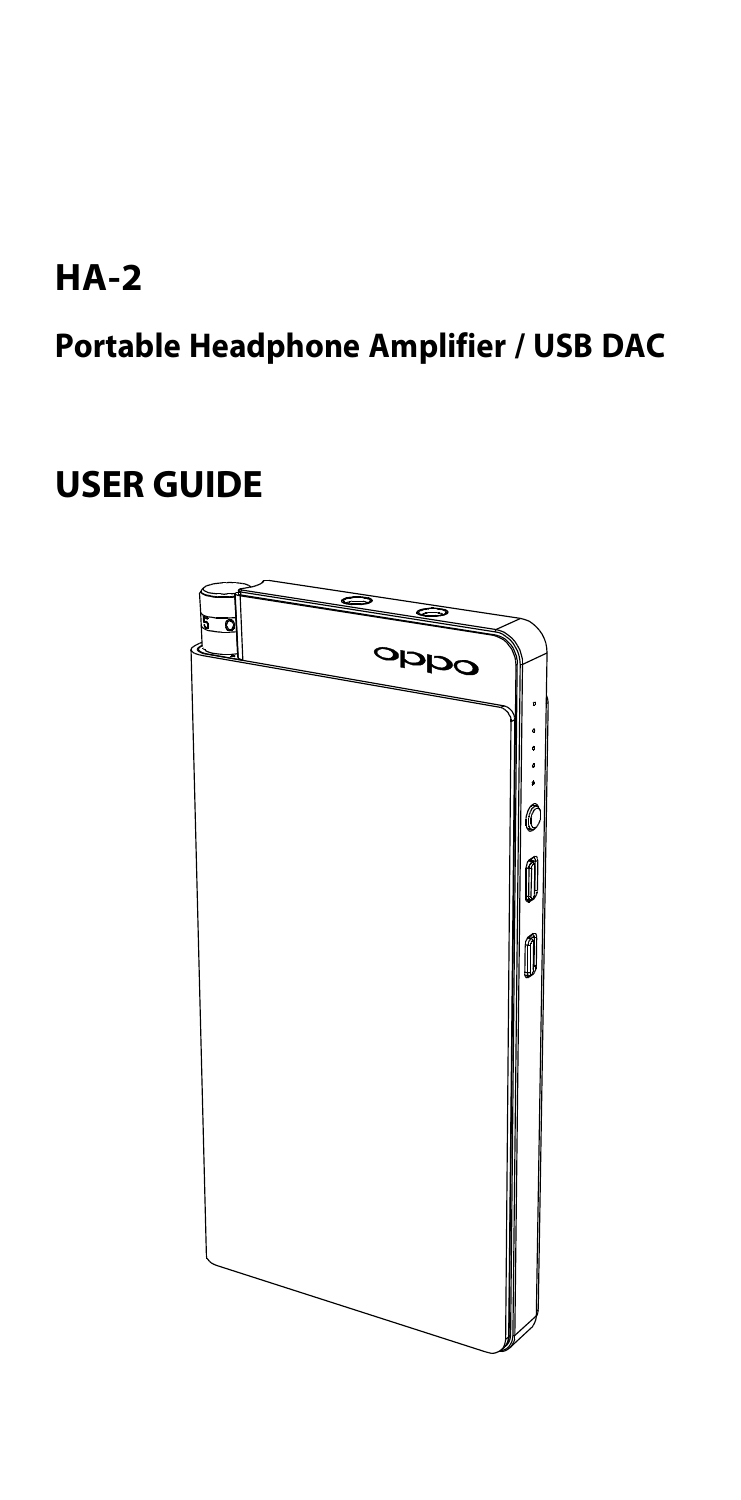### **1. Important Information**

The exclamation point within an equilateral triangle is intended to alert the user to the presence of important operation and maintenance (servicing)instruction in the literature accompanying the appliance.

**WARNING:**TO REDUCE THE RISK OF FIRE OR ELECTRICSHOCK, DO NOT EXPOSE THIS APPLIANCE TO RAINOR MOISTURE. DO NOT OPENTHE CABINET. REFER SERVICING TO QUALIFIEDPERSONNEL<br>
ONLYTHE APPARATLIS SHALL NOT BE EXPOSED US SHALL NOT BE EXPOSED TODRIPPING OR SPLASHING AND THAT NO OBJECTSFILLED WITH LIQUIDS, SUCH AS VASES SHALL BEPLACED ON THE APPARATUS.

- 1. Read these instructions.
- 2. Keep these instructions.
- 3. Heed all warnings.
- 4. Follow all instructions.
- 5. Do not use this device near water.
- 6. Clean only with a dry cloth.
- 7. Do not install near any heat sources such as radiators, heat registers, stoves, or other apparatuses (including amplifiers) that produce heat.
- 8. Only use attachments and accessories specified by the manufacturer.
- 9. Refer all servicing to qualified service personnel. Servicing is required when the apparatus has been damaged in any way, such as when the power supply cord or plug is damaged, liquid has been spilled or objects have fallen into the apparatus, the apparatus has been exposed to rain or moisture, does not operate normally, or has been dropped.

**WARNING:** To prevent possible hearing damage, do not listen at high volume levels for long periods. Caution should be taken when using earphones or headphones with the product because excessive sound pressure (volume) from earphones or headphones can cause hearing loss.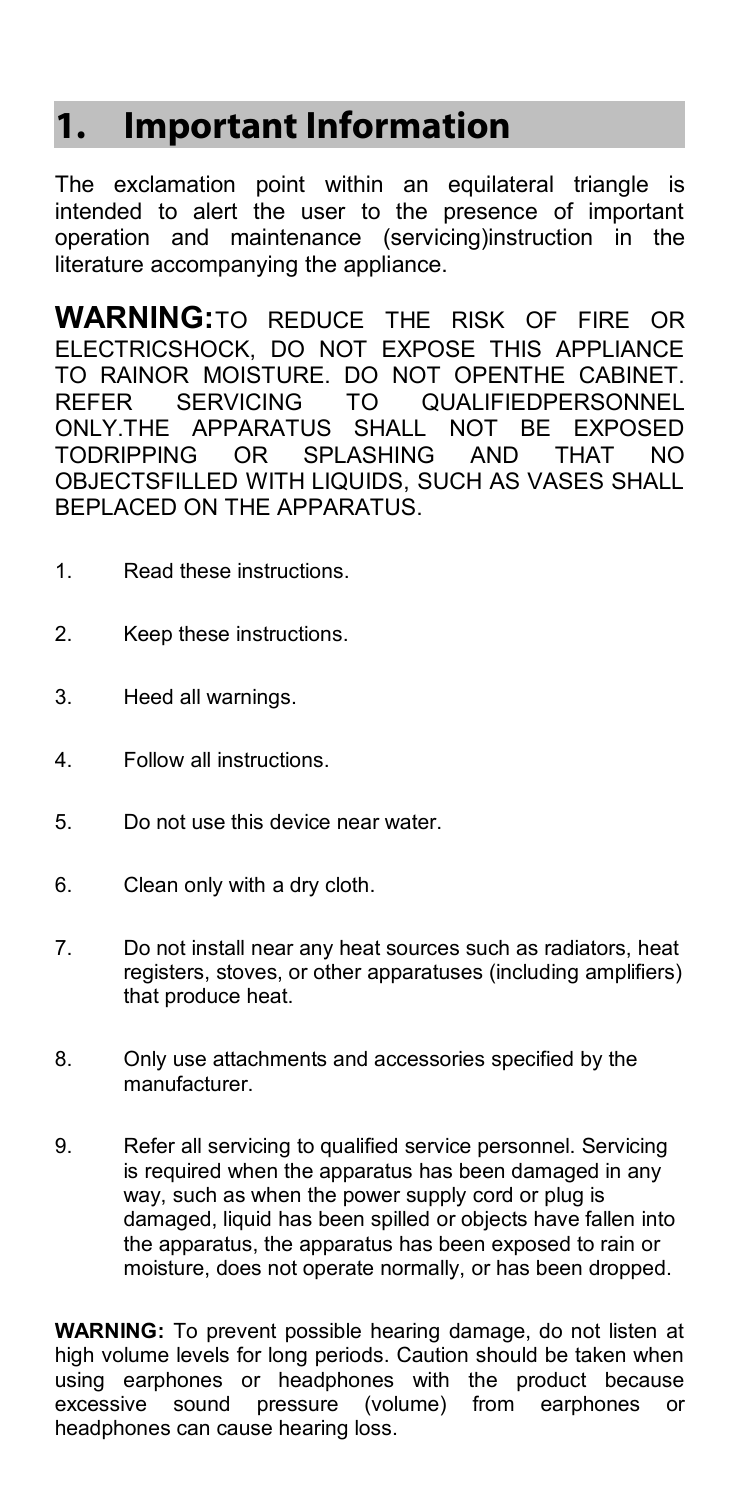## **Legal Notice**

"Made for iPod", "Made for iPhone", and "Made for iPad" mean that an electronic accessory has been designed to connect specifically to iPod®, iPhone®, or iPad®, respectively, and has been certified by the developer to meet Apple performance standards. Apple is not responsible for the operation of this device or its compliance with safety and regulatory standards. Please note that the use of this accessory with iPod, iPhone, or iPad may affect wireless performance.

iPad, iPhone, iPod and iPod touch® are trademarks of Apple Inc., registered in the U.S. and other countries.

## **Compatible iPod/iPhone/iPad Models**

USB works with iPhone 6, iPhone 6 Plus, iPhone 5S, iPhone 5C, iPhone 5, iPhone 4S, iPad (4th generation), iPad mini, iPod touch (5th generation).

## **Android™ Compatibility**

USB works with Android devices that support USB OTG (USB On-The-Go) and USB Audio Class. Not all devices are compatible.

Android is a trademark of Google Inc.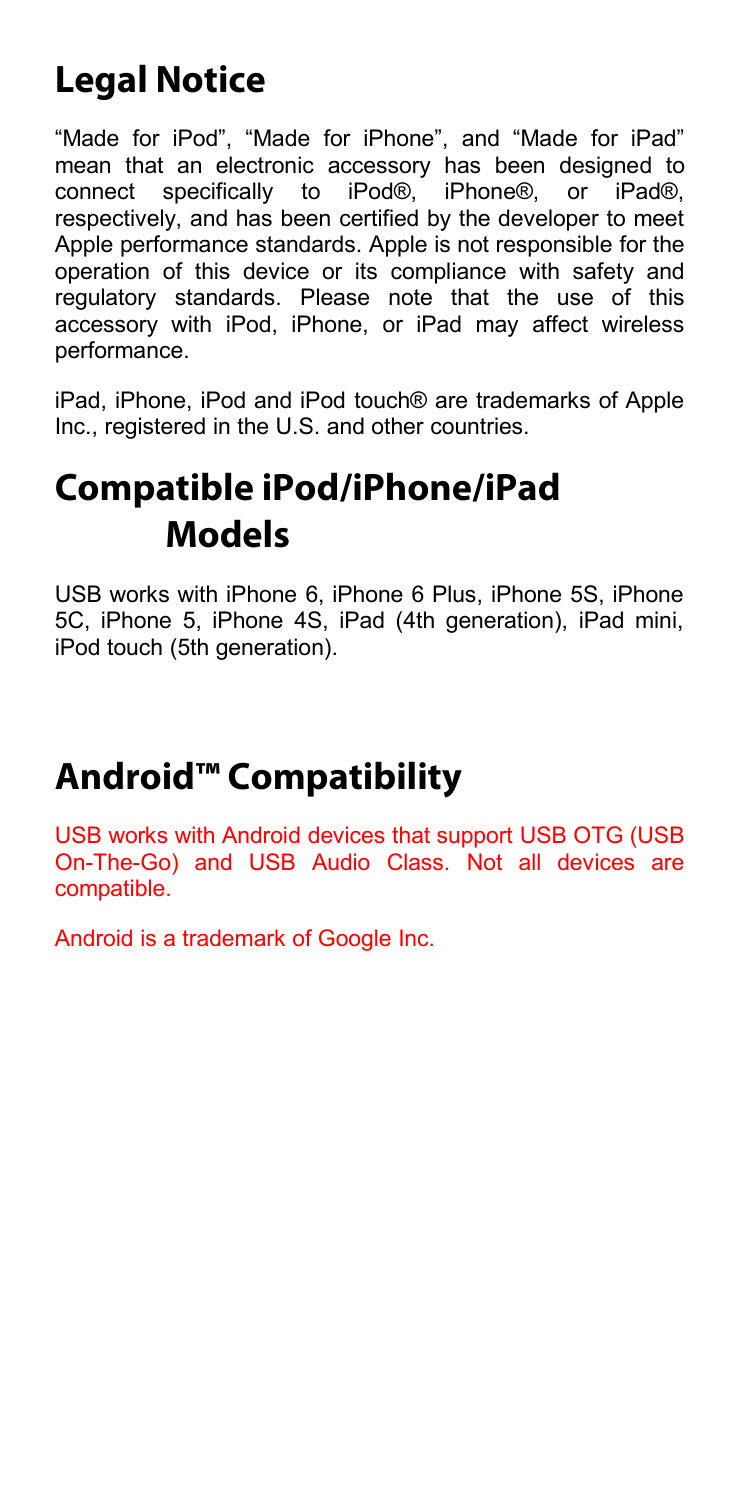### **2. Introduction**

Thank you for choosing the OPPO HA-2 portable headphone amplifier and USB DAC. The HA-2draws upon the success of the HA-1 desktop headphone amplifier, and is optimized for portable use. Featuring a hybrid class AB amplifier and a USB DAC supporting 384 kHz PCM and DSD256, the HA-2 offers high performance digital-to-analog conversion for both Apple's iPhone/iPod and many Android devices. A 3.5 mm input works with the remaining portable music players that do not have a USB-compatible digital output. Convenience features such as VOOC rapid charging and a mobile device power bank make the HA-2 a true companion for music on the go.

### **Accessories**

Ensure that the following accessories have been included with your OPPO HA-2:

- 1x USB A Lightning data cable
- 1x USB micro-B –USB micro-B data cable
- 1x 3.5 mm 3.5 mm stereo audio cable
- 1x USB A –USB micro-B data and rapid charging cable
- 1x VOOC rapid charger
- 2x Silicone rubber bands

This user guide

### **Features**

- Digital-to-Analogue conversion by ESS Sabre<sup>32</sup> Reference ES9018-2M DAC chip
- Supports PCM audio up to 384 kHz / 32-bit, DSD audio up to 12 MHz (DSD256 or DSD4x)
- Supports multiple device types for digital-to-analogue conversion via USB: iPod / iPhone / iPad, smartphones with USB OTG feature, PC and Mac computers
- Stereo headphone output and line-out
- Two gain settings for optimal headphone matching

Bass boost

- OPPO VOOC rapid charging
- Mobile power bank for charging other mobile devices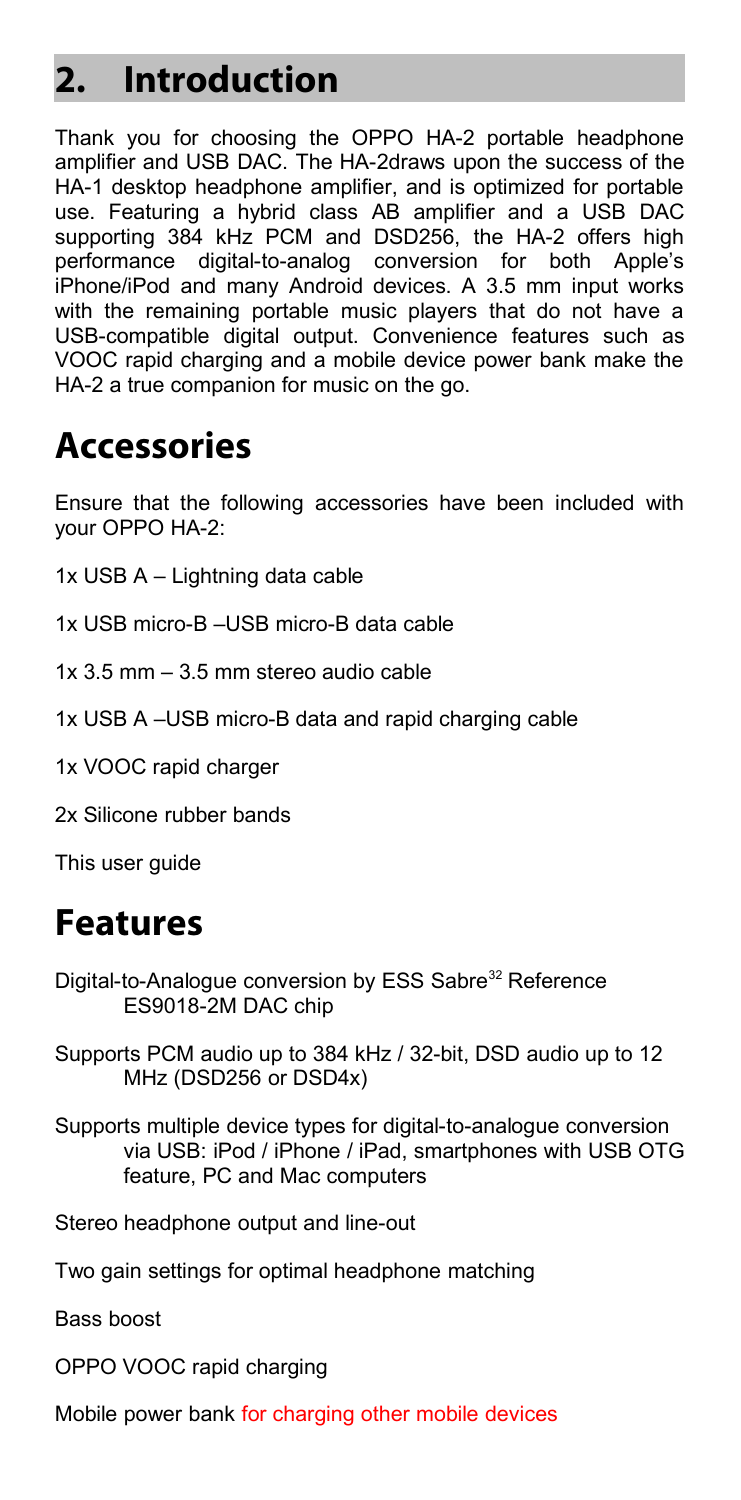### **Names and Functions of Parts**

### **Top:**

- 1. Power/Volume Knob: Turn this knob clockwise to turn on the unit and increase the volume. Turn it counterclockwise to decrease the volume. Turn it counterclockwise until it clicks to turn off the unit.
- 2. Power Indicator: A green light indicates that the power is on. The light also serves as a reference point for the scale on the Volume Knob.
- 3. Audio-in / Line-Out Jack: When the Source Selector is set to "C", this jack can be connected to an analog audio source, such as a portable music player. When the Source Selector is set to "A" or "B", this jack acts as the line-out for the USB DAC.
- 3. Headphone Jack: Plug your headphones into this jack.
- CAUTION: Always reduce the volume before plugging headphones in and putting them on. While wearing headphones, do not connect or disconnect them. Doing so could result in a sudden loud noise that could harm your hearing.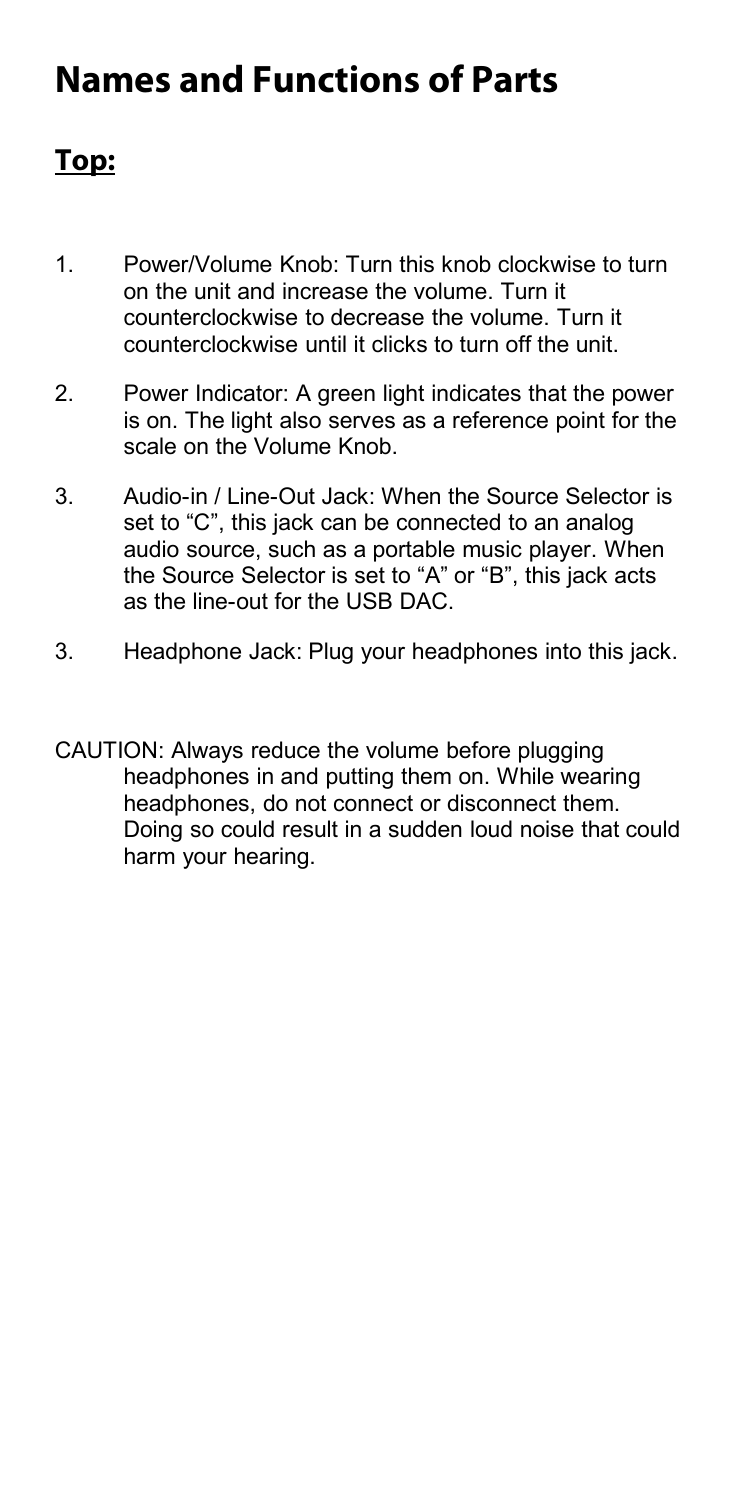### **Bottom:**

- 4. Source Selector: Select one of the three input sources: USB A port, USB micro-B port, or Audio-in.
- 5. USB A Port: For connecting to an iPod, iPhone or iPad; or for charging a mobile device when using the power bank function.
- 6. USB micro-B Port: For connecting to a PC, Mac, or smartphone with USB OTG feature. This port is also used for charging the HA-2's internal battery.

### **Side:**

- 7. Power Bank Indicator: A blue light indicates that the HA-2 is supplying power to a connected device via the USB A port.
- 8. Battery Level / Charging Indicators: Four green lights indicate the HA-2's internal battery level. When charging, these lights also indicate the charging status and currently charged capacity.
- 9. Battery Check / Power Bank Button: A single press of this button lights up the Battery Level Indicators to show the HA-2's internal battery level. Press and hold this button to turn on/off the power bank function, as indicated by the Power Bank Indicator.
- 10. Bass Boost Switch: Allows you to enable the Bass Boost feature. A visible green bar means Bass Boost is enabled.
- 11. Gain Switch:Allows you to select low (L) or high (H) gain for the headphone output.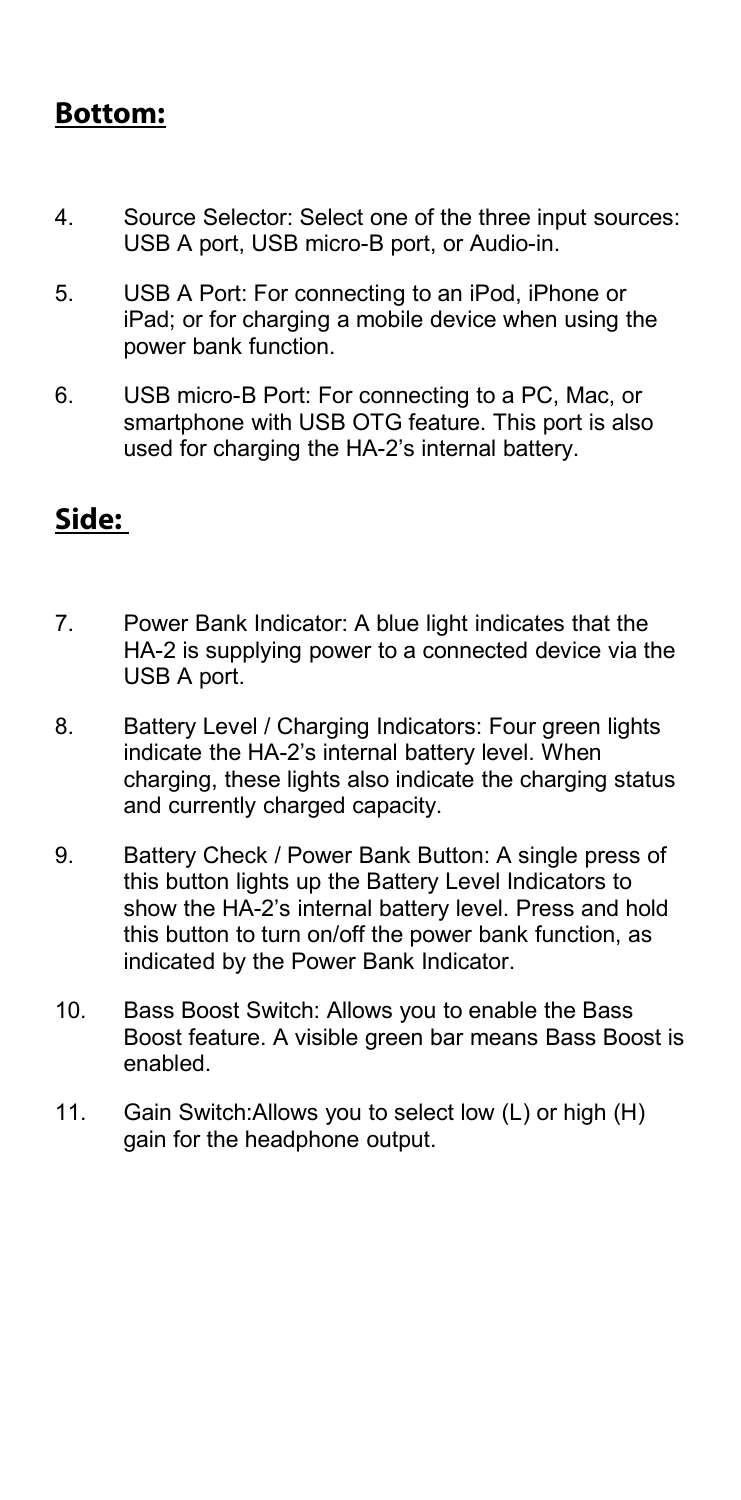### **12. Charging and Battery Use**

This unit has a built-in rechargeable lithium polymer battery. It should be charged before use.

## **VOOC Rapid Charging**

Connect the USB micro-B port of the HA-2 to the supplied VOOC Rapid Charger using the included USB A – USB micro-B data and rapid charging cable. Plugging the charger into a power outlet will begin charging the HA-2's battery, and the Charging Indicators on the side of the unit will start to blink. It may take a few seconds to enter the rapid charging mode, which is indicated by the Charging Indicators quickly blinking. When the battery is almost full, rapid charging will change to normal charging automatically, and the blinking speed of the Charging Indicators will slow down.

### **Normal Charging**

The unit can also be charged by connecting the USB micro-B port to a USB port on a Mac or PC. The Charging Indicators on the side of the unit will blink when the unit is being charged. Rapid charging is not possible using this connection method.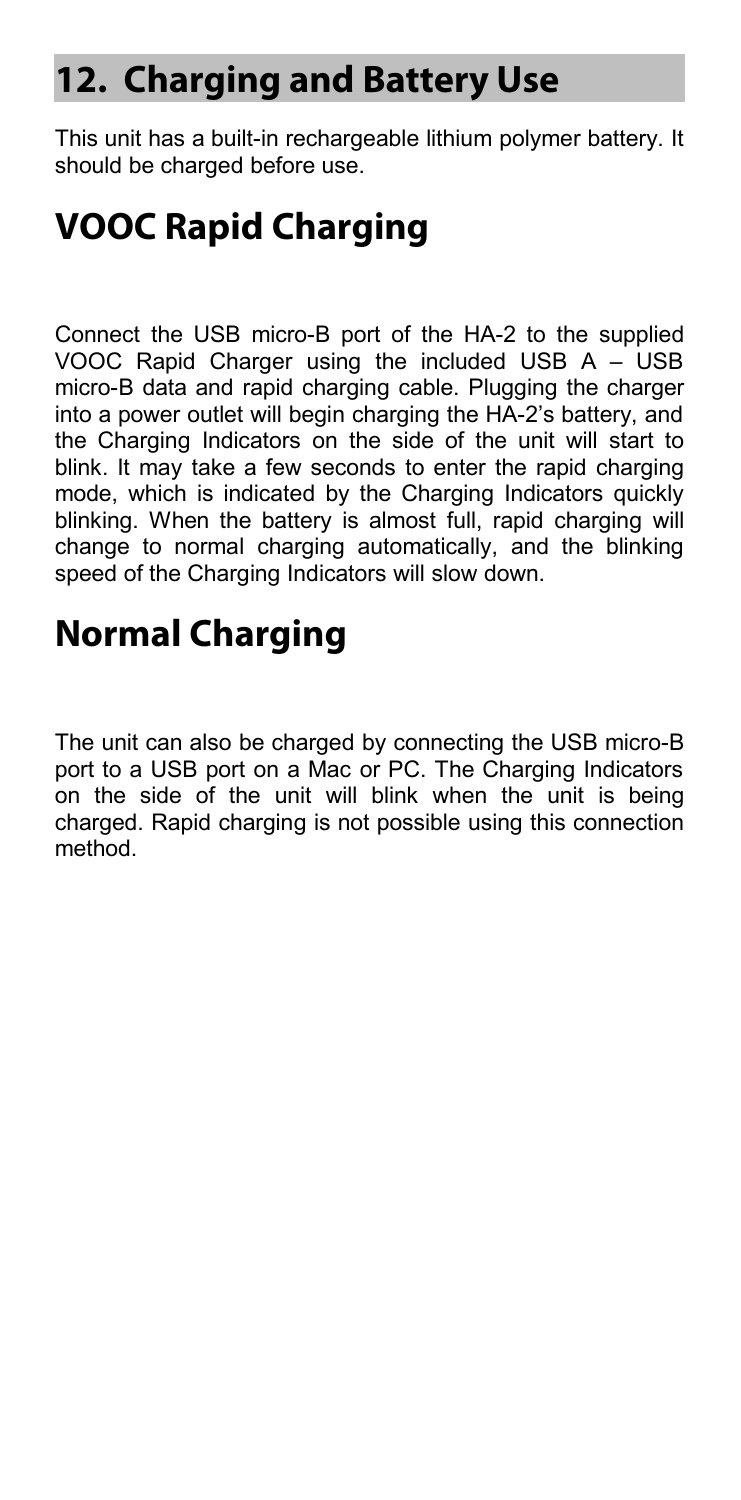# **Charging Status:**

The Charging Indicators on the side of the unit may show the following statuses:

| < 25% | 25% | 50% | 75%       | Fully   |
|-------|-----|-----|-----------|---------|
|       | 50% | 75% | 100%      | Charged |
| O     | O   | O   | ☆         |         |
| O     | O   | ☆   | $\bullet$ | c       |
| O     | Ö   |     | e         | e       |

#### **Legend:**

- $\bigcap$  dark
- ☼ slowly flashing: normal charging; quickly flashing: rapid charging
- $\bullet$  green light

### **CAUTION:**

- Use only the VOOC Rapid Charger and the USB A USB micro-B data and rapid charging cable to charge the unit.
- Make sure the environment temperature is between 10°C 35°C (50°F - 95°F) when charging the unit. If trying to charge outside of this temperature range, charging may not occur properly.
- If you do not plan to use the unit for a long period of time, please store it in a cool place avoiding high temperatures. Charge the unit at least once every 6 months in order to avoid completely draining the battery.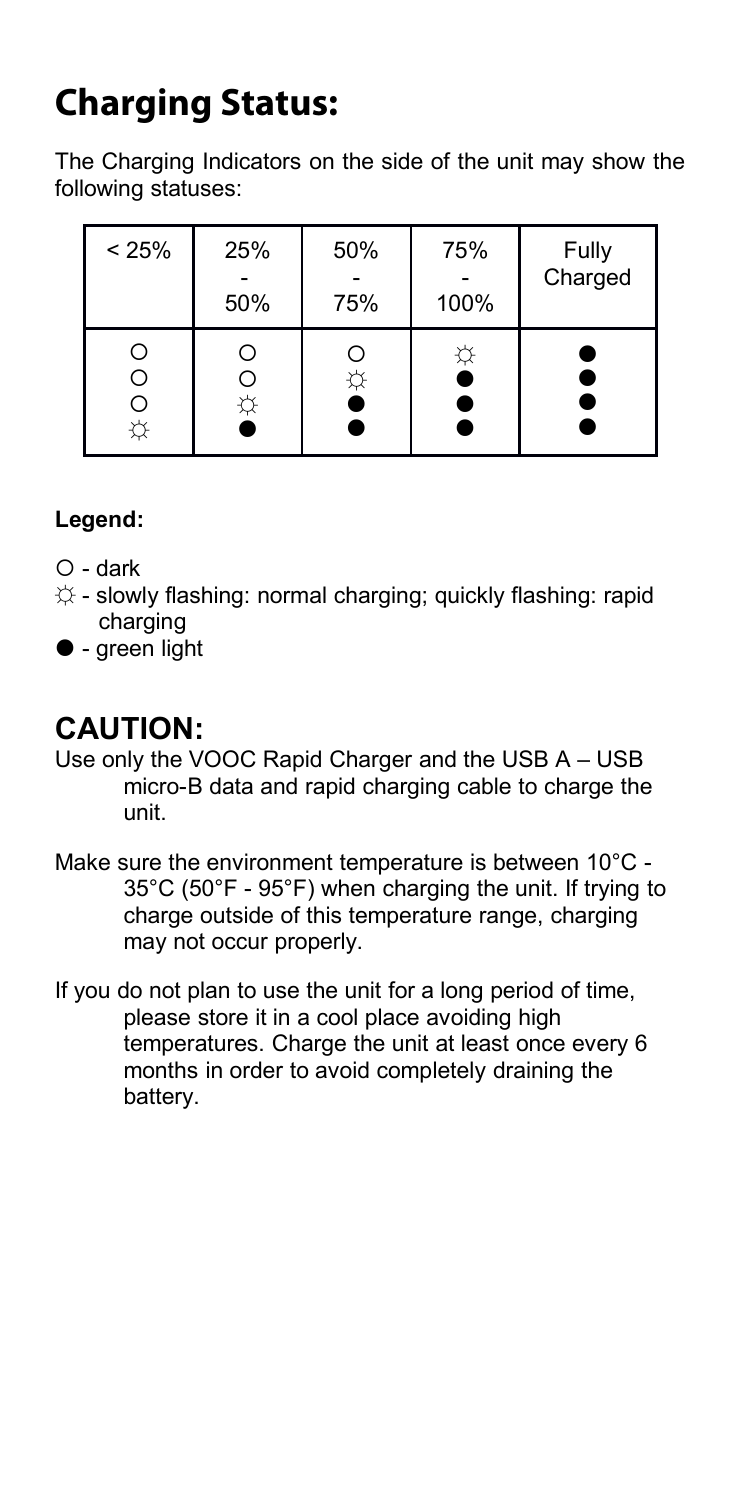# **Checking Battery Level**

Press the Battery Check / Power Bank Button briefly to check the battery level. The Battery Level Indicators will light up to show the remaining battery power:

| < 20% | 20% | 25%    | 50%    | 75%    |
|-------|-----|--------|--------|--------|
|       | 25% | 50%    | 75%    | 100%   |
|       |     | Ο<br>9 | O<br>9 | ٠<br>٠ |

#### **Legend:**

- $\bigcap$  dark
- **O** red light
- $\bullet$  green light

When the battery level is below 20%, the Battery Level Indicators will automatically light up in red as a reminder to charge as soon as possible.

# **Charging Other Devices**

The unit can be used as a power bank to charge other mobile devices.

Connect the mobile device to the unit's USB A port using the charging cable that comes with your mobile device.

- Press and hold the Battery Check / Power Bank Button until the blue Power Bank Indicator lights up. The HA-2 is now supplying power to the mobile device.
- Press and hold the Battery Check / Power Bank Button again until the blue Power Bank Indicator goes off when you no longer need to supply power to the mobile device.

**CAUTION:**When the HA-2 is being charged, it cannot supply power to an external device at the same time.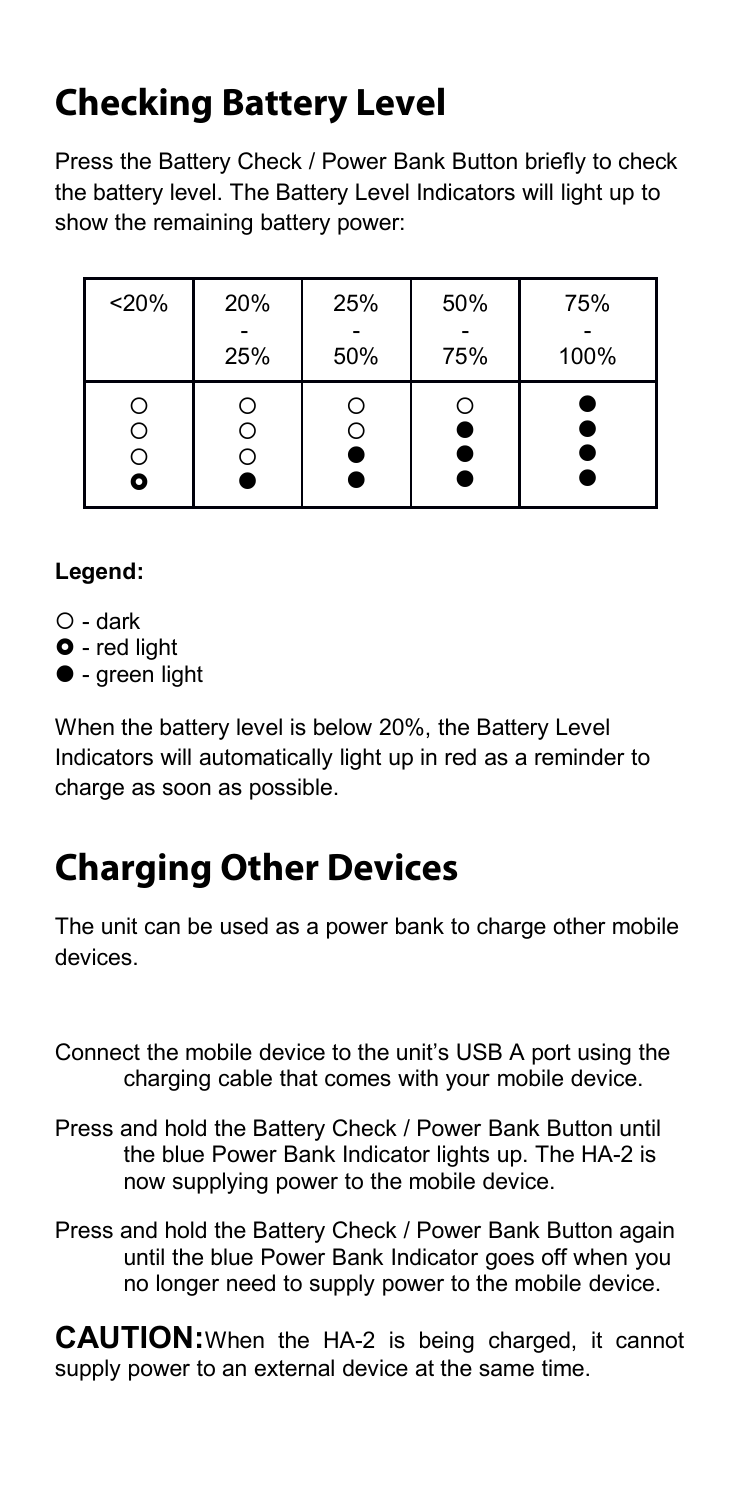### **13. Source Device Connections**

It is recommended that you turn the unit off before making the connections.

### **iPod / iPhone / iPad**

Set the Source Selector to position "A".

Connect the USB A port of the unit to the iPod / iPhone / iPad using the supplied USB A – Lightning data cable, or the cable that comes with your iPod / iPhone / iPad.

### **Smartphones with USB OTG Feature**

Set the Source Selector to position "B".

Connect the USB micro-B port of the unit to the smartphone using the supplied USB micro-B – USB micro-B data cable.

### **Computers**

Set the Source Selector to position "B".

- Connect the USB micro-B port of the unit to a USB port on the computer.
- For Mac, no driver is required. You may need to select the HA-2 as the sound output device by going into System Preferences / Sound in Mac OS X.
- For PC, please download the HA-2 USB driver from the OPPO Digital web site [\(www.oppodigital.co.uk\)](http://www.oppodigital.co.uk/) and follow the instructions to install the driver.

### **Other Playback Devices**

Set the Source Selector to position "C".

Connect the Audio-in port of the unit to the playback device using the supplied 3.5 mm – 3.5 mm stereo audio cable, or any other audio cable with a 3.5 mm stereo iack.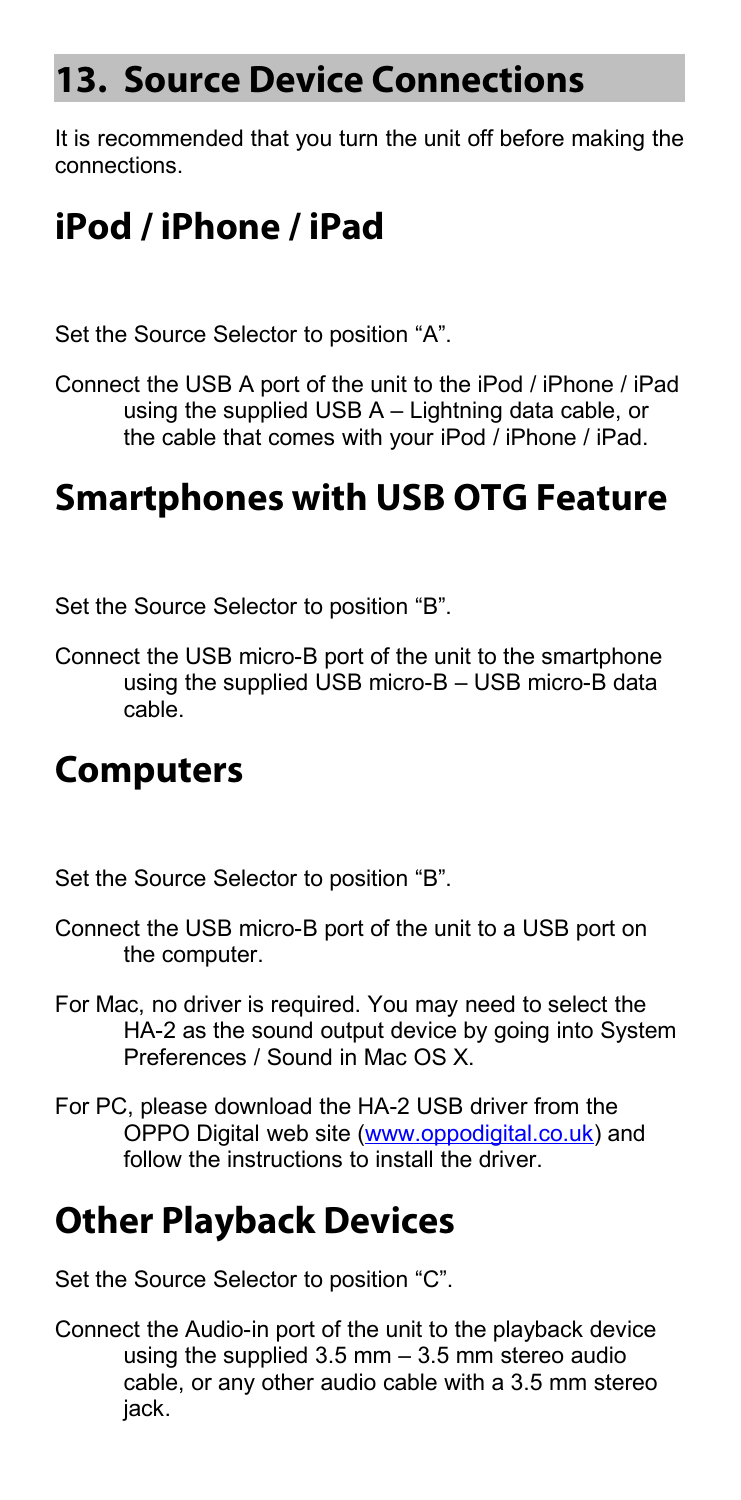### **14. Listening to Music**

To listen to music, you can connect a pair of headphones to the headphone jack, or connect an amplifier or a pair of powered speakers to the line-out jack.

## **Using Headphones**

Plug the headphones into the Headphone Jack of the unit.

- Connect the unit to your music source according to the connections described above. Set the Source Selector to the correct position.
- Turn on the unit by rotating the Power/Volume Knob clockwise.

Start music playback from the source device.

Put on the headphones and adjust the volume.

Turn on Bass Boostif desired

# **Using Line-out**

- Connect the line-out jack to the stereo audio input of your amplifier or powered speakers.
- Connect the unit to your music source according to the connections described above. Set the Source Selector to the correct position. Please note that the Line-out is only active when sources A or B are selected.
- Turn on your amplifier or powered speakers and set at minimum volume.
- Turn on the unit by rotating the Power/Volume Knob clockwise.

Start music playback from the source device.

Gradually increase the volume on your amplifier or powered speakers to a comfortable listening level.

### **CAUTION:**

When both the Headphone Jack and the Line-out Jack are plugged in, only the Headphone Jack will output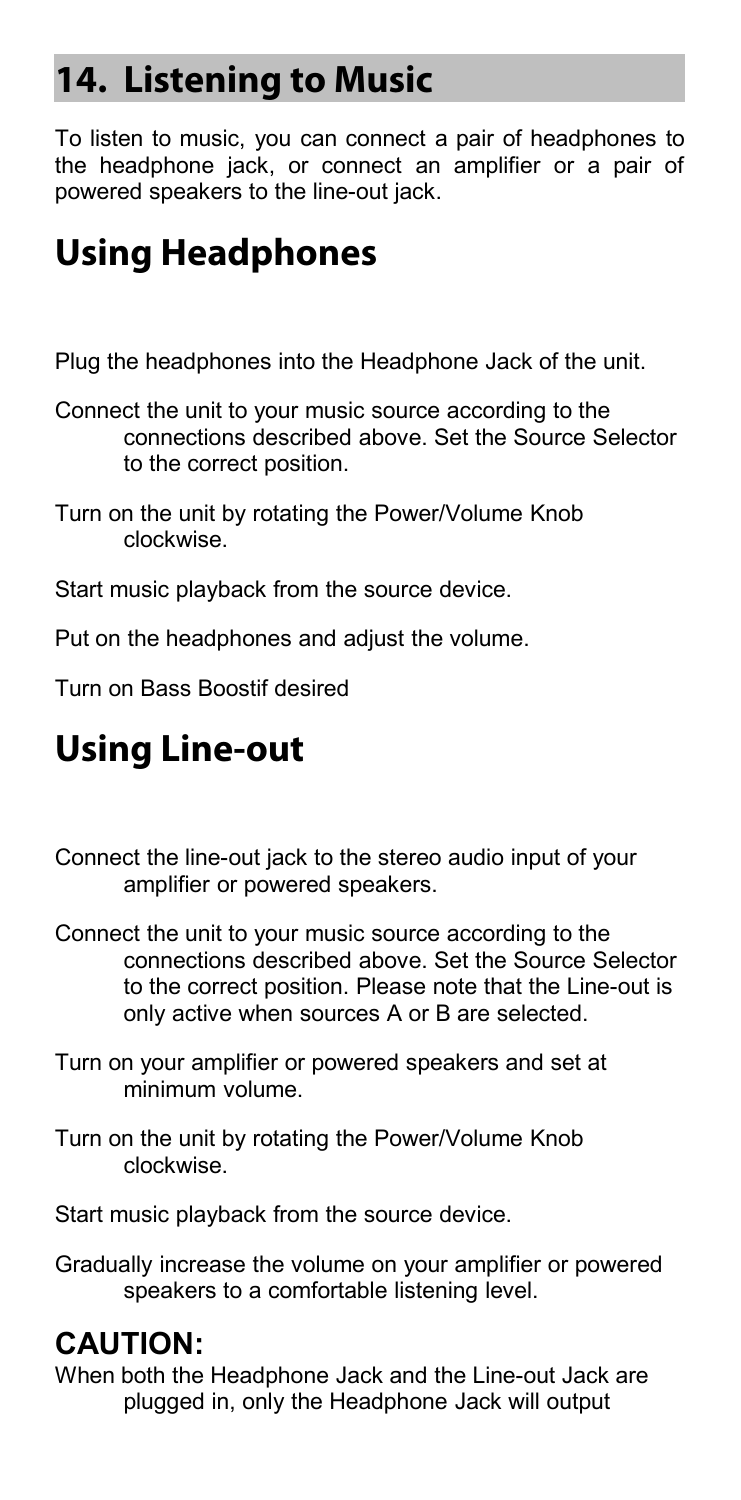sound. Please do not plug in headphones if you need to use the Line-out Jack.

The Line-out is at a fixed volume level. The Power/Volume Knob of the unit does not affect the volume of the Lineout. Please use the volume control on your amplifier or powered speakers.

### **Quick Reference Chart**

Input, Output, and Source Selector for various sources:

| Playback                 | Source       | Input      | Output                   |
|--------------------------|--------------|------------|--------------------------|
| Source                   | Selector     | Port       | Jacks                    |
| iPod.<br>iPhone.<br>iPad | А<br>(left)  | USB A      | Headphone<br>or Line-out |
| Other                    | R            | <b>USB</b> | Headphone                |
| Smartphone               | (center)     | micro-B    | or Line-out              |
| Computers                | R            | <b>USB</b> | Headphone                |
|                          | (center)     | micro-B    | or Line-out              |
| Other<br>Devices         | C<br>(right) | Audio-in   | Headphone                |

### **Gain Selection**

The HA-2 has two gain levels. The low gain (L) level is intended for use with high sensitivity headphones and In-Ear Monitors (IEMs). The high gain (H) level can be used for other headphones if you feel that the volume is too low in low gain level even when the Power/Volume Knob has been rotated to the maximum volume position.

Please follow this procedure to safely change gain level:

Turn off the unit first.

Flip the Gain Switch to the high gain (H) position.

Turn on the unit and gradually adjust the volume.

Remember to reset the Gain Switch to low gain (L) position if you switch to a new pair of headphones.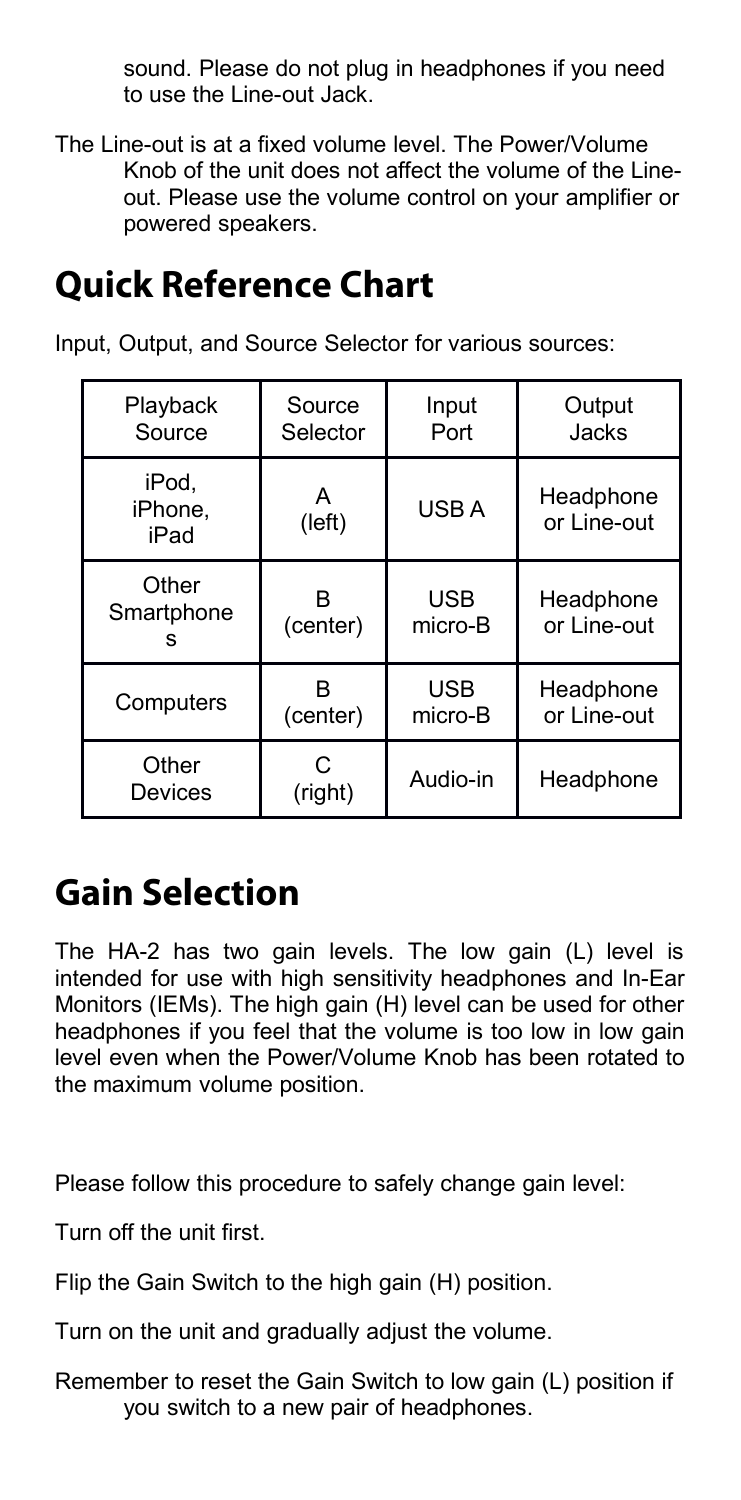For certain IEMs, if at the low gain setting the volume is still too loud, you can adjust the volume control on your playback device. For Apple products connected to the USB A port or playback software that supports USB volume, the HA-2's internal 32-bit digital volume control will be usedso there will be no loss of resolution or truncation of audio samples.

**CAUTION:**Changing the gain level on the fly may result in a sudden increase of the output power, and may damage your headphones and hearing.

### **Bass Boost**

If you like to listen to music with a strong bass effect, you may turn on the Bass Boost function of the unit. To do so, flip the Bass Boost switch so a green bar is shown.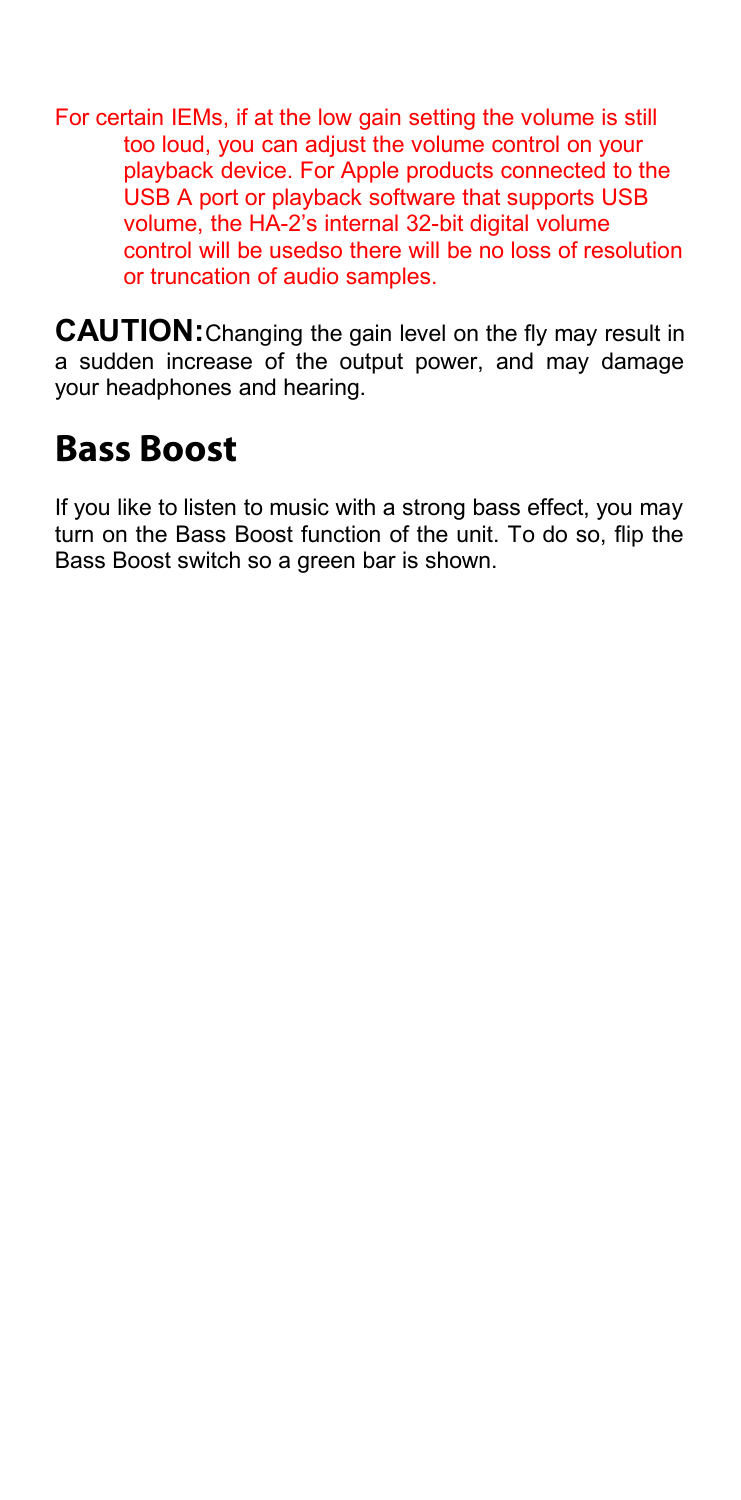### **15. Troubleshooting**

Use this chart to resolve general operational problems. If there are any problems that you cannot resolve, please contact your OPPO service center.

- Symptom: No sound
- Possible Cause and Solution:
- The unit is not turned on. Turn on the unit by rotating the Power / Volume Knob
- The battery is completely drained and the Power Indicator does not come on. Charge the unit until the battery is full before using.
- The volume is too low. Adjust the volume of the source device, and/or adjust the volume of the HA-2.
- Incorrect connection to the source device. Please check the connection by referring to the "Source Device Connection" section of this guide.
- Incorrect Source Selector position. Check which input source is in use and set the Source Selector accordingly.
- Line-out is muted when headphones are plugged in. Unplug the headphones if you wish to use line-out.
- Symptom: The unit fails to charge
- Possible Cause and Solution:
- Incorrect cable connection. Check the cable connection and reset all cables.
- Incompatible charger or cable. Please use the supplied original VOOC rapid charger and data / charging cable.
- Reset required. Please press and hold the Battery Check / Power Bank button for 20 seconds. Any lit indicator light will go dark and then come back on again after a successful reset.
- Symptom: Temporary malfunction
- Possible Cause and Solution:
- The protection mechanism is triggered. Please turn off the unit, remove all connections, and wait for 30 seconds before trying again.
- Interference from other devices. Identify interference by turning off other devices, and then relocate or replace the offending device.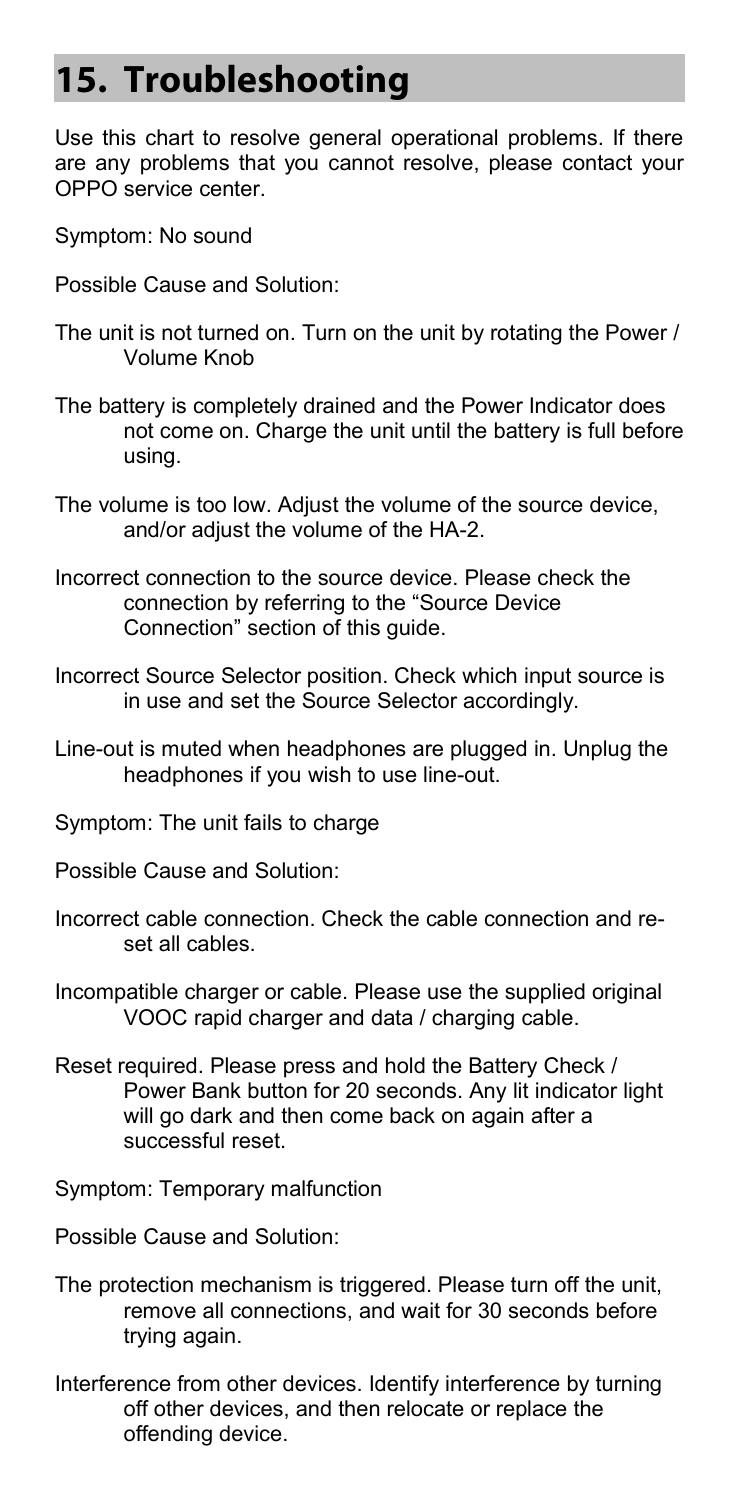# **16. Specifications**

| General                               |                                                                                                                                                                  |  |
|---------------------------------------|------------------------------------------------------------------------------------------------------------------------------------------------------------------|--|
| Dimensions<br>$(W \times H \times D)$ | $2.5 \times 6.2 \times 0.5$<br>inches.<br>68x 157 x 12mm                                                                                                         |  |
| Weight                                | 6.2 oz, 175 grams                                                                                                                                                |  |
| Frequency Response                    | 20 Hz - 200 kHz                                                                                                                                                  |  |
| Audio-in Level                        | 1 Vrms                                                                                                                                                           |  |
| Line-out Level                        | 1Vrms @ 0 dBFS                                                                                                                                                   |  |
| Recommended Headphone<br>Impedance    | 16 Ohm - 300<br>Ohm                                                                                                                                              |  |
| Maximum Headphone Output<br>Power     | 300 mW into 16<br>Ohm<br>220mW into 32<br>Ohm<br>30mW into 300<br>Ohm                                                                                            |  |
| Output Jacks                          | 3.5 mm stereo<br>headphone<br>3.5 mm stereo<br>line-out                                                                                                          |  |
| <b>Input Ports</b>                    | Analog: 3.5 mm<br>stereo audio-in<br>Digital: USB A for<br>iPod / iPhone /<br>iPad; USB micro-<br>B for smartphones<br>with USB OTG<br>feature and<br>computers. |  |
| DAC Chip                              | ESS Sabre <sup>32</sup><br>Reference<br>ES9018-2M                                                                                                                |  |
| Input Format                          | Stereo PCM,<br>Stereo DSD (DoP<br>v1.1 or native)                                                                                                                |  |
| PCM Sampling Frequencies              | 44.1 kHz - 384<br>kHz, 16 / 24 / 32-<br>bit                                                                                                                      |  |
| <b>DSD Sampling Frequencies</b>       | 2.8224 MHz<br>(DSD64), 5.6448<br>MHz<br>(DSD128), 11.289<br>6 MHz (DSD256,                                                                                       |  |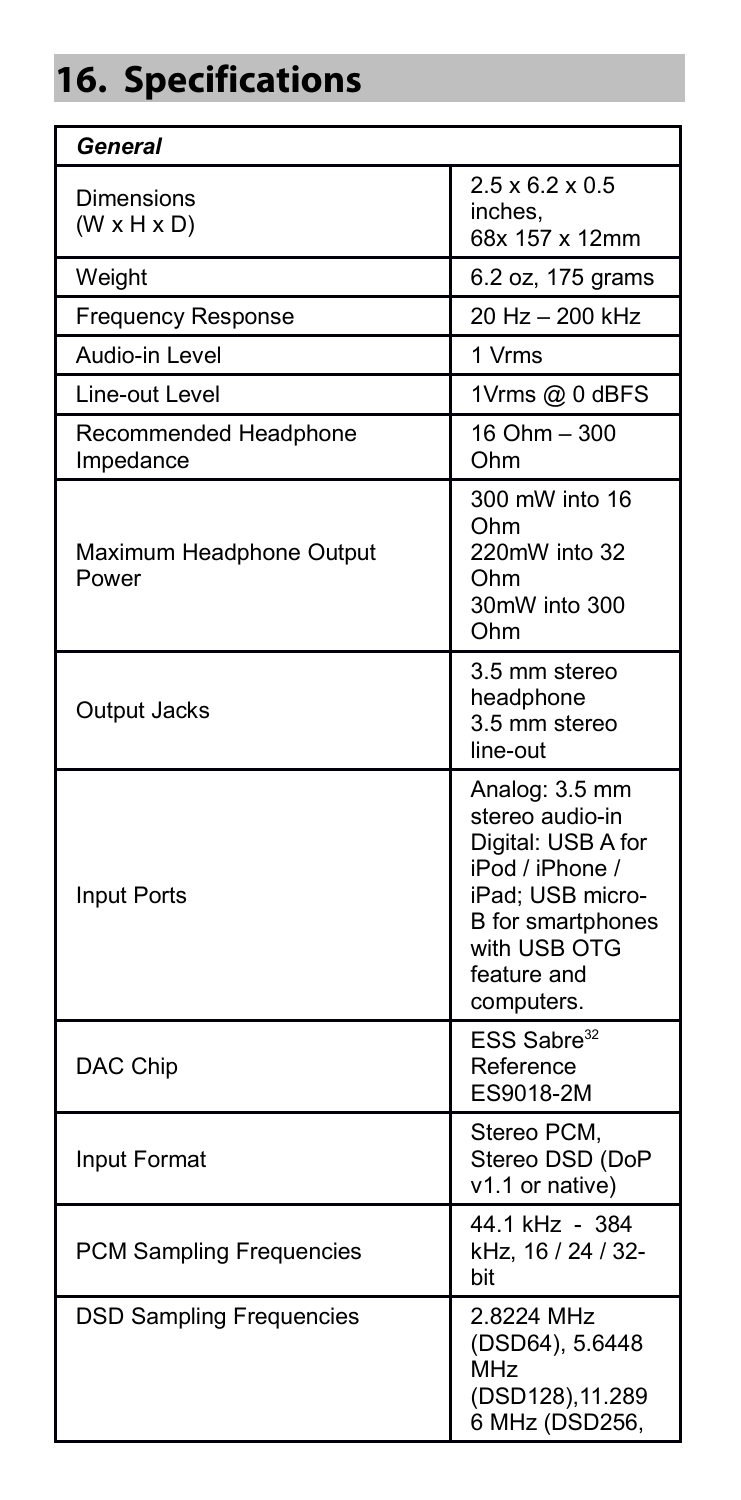|                               | native mode only)                                                                                           |  |  |
|-------------------------------|-------------------------------------------------------------------------------------------------------------|--|--|
| Profile                       | <b>USB 2.0. USB</b><br>Audio 2.0                                                                            |  |  |
| <b>Battery</b>                |                                                                                                             |  |  |
| Built-in Battery type         | 3000 mAh lithium<br>polymer<br>rechargeable<br>battery                                                      |  |  |
| <b>Battery Operation Time</b> | Approx. 13 hours<br>for analog source<br>via Audio-in:<br>approx. 7 hours<br>for digital sources<br>via USB |  |  |
| <b>Charging Time</b>          | Approx. 1 hour 20<br>minutes                                                                                |  |  |

Designs and specifications are subject to change without notice.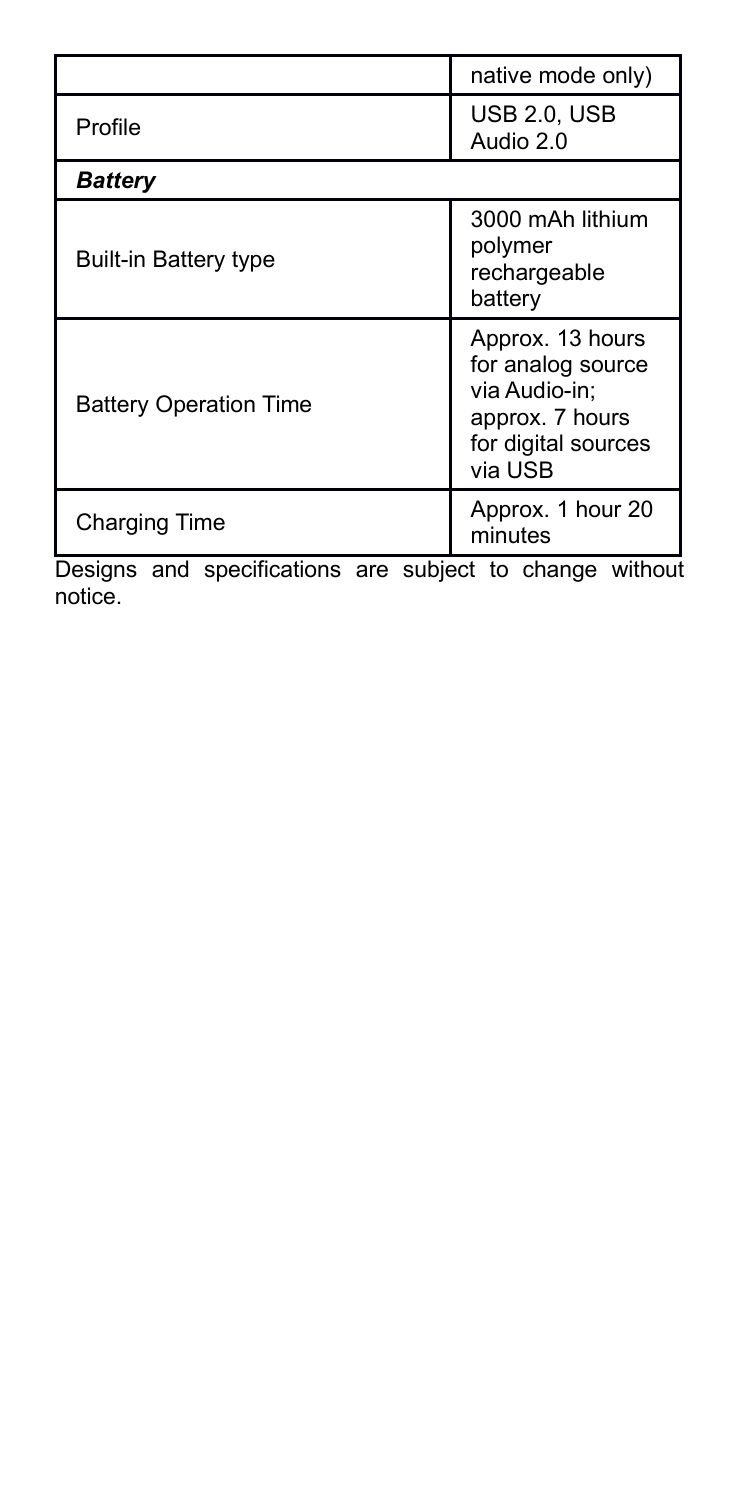© 2014 All rights reserved.

OPPO Digital UK Ltd 42 Hellesdon Park Road, Norwich, Norfolk, NR6 5DR.

www.oppodigital.co.uk service@oppodigital.co.uk

+44 0845 060 9395

51980338V1.0